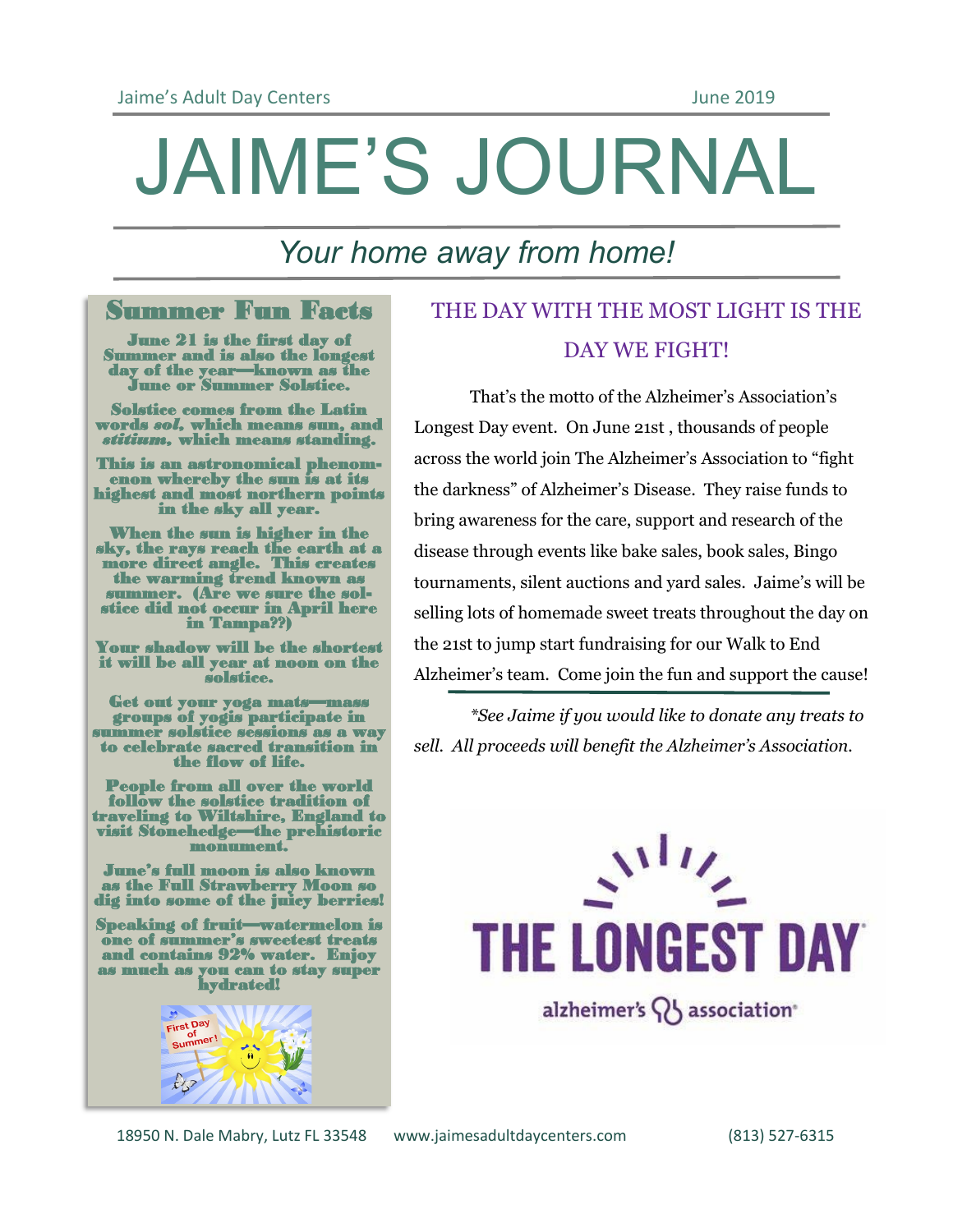#### Jaime's Adult Day Centers June 2019

**Activities to stimulate your loved ones using the 5 Dimensions of Wellness in honor of Summer**

- **Tend to your summer garden.** It's hot but the hard stuff should be done. The garden is planted but needs tending. Just 20 –30 minutes a day provides a good work out. (Physical)
- **Go to a gardening group.** The local libraries and garden clubs hold meetings on how to best tend to those gardens and how to keep summer pests at bay. (Social)
- **Make summer floral arrangements.** Many flowers are in full bloom so gather up a bunch and have fun displaying them. (Emotional)
- **Have fun with the naming as many ways as you can to beat the heat this summer.** Think swim, popsicles, fans, iced tea. (Intellectual)
- **Walk through a garden in bloom.** Try the meditation garden at St. Paul's Catholic Church in Carrollwood. (Spiritual)

Look for more exciting ways to stimulate your loved one in next month's edition of Jaime's Journal.

#### *CREATING YOUR ACTION PLAN*

We have printed a great deal of information regarding what you can and should do to reduce the risk and/or slow the progression of cognitive decline. These include making sure you are getting enough physical activity, eating a diet full of healthy choices, challenging your brain and getting enough socialization. Well, the Alzheimer's Association has published a call to actually create that action plan. Over 5 million Americans are living with Alzheimer's Disease. Let's not be statistics. Instead, answer the questions below and get to work!



What do you do for your physical health and exercise? What would you LIKE to do for your physical health and exercise?

What do you do for your diet and nutrition? What would you LIKE to do to improve your diet and nutrition?

What do you do for your cognitive activity? What would you LIKE to do to increase your cognitive activity?



What do you do for your social engagement? What would you LIKE to do to increase your social engagement?

Every 65 seconds, someone in the United States develops Alzheimer's Disease. Alzheimer's Disease is the 6th leading cause of death in the United States. There may not be a cure—yet. Until there is, it's great to know there is so much we can do to combat this disease. Create your action plan now!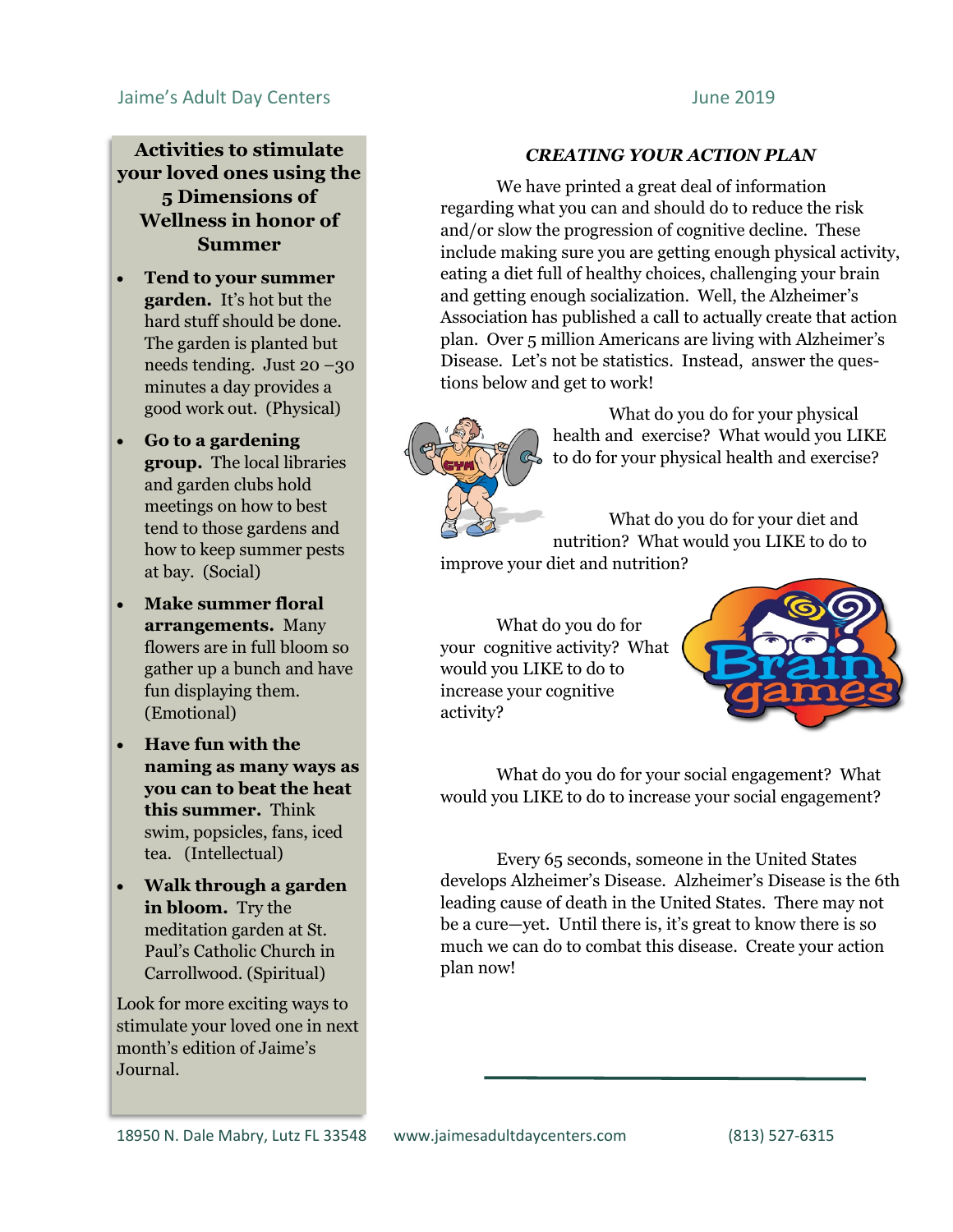#### Jaime's Adult Day Centers **June 2019**

#### I AM A MEMBER By Margaret Malm

I am a member

- of Jaime's place.
- But I can't remember

when I became a member.

I joined in June, I think

or maybe September…..

What month I don't remember.

Was it May or November,

or March or December?

when I became a member?

I don't remember.

The recent past

eludes my grasp.

Dates and names

I don't remember.

But this I know

and do remember.

I am a member

of Jaime's place

And, oh, what fun I have!

#### Caregiver's Corner

#### **10 Ways to Love Your Brain**

Your brain should be a priority when it comes to your health! Use the following ten tips (published by the Alzheimer's Association—alz.org) to give those brains a much needed work out (yes our brains need to work out too!) to reduce the risk of cognitive decline:

- 1. Break a sweat—engage in regular cardiovascular exercise that elevates your heart rate.
- 2. Butt out—Evidence shows that smoking increases the risk of cognitive decline—so stop smoking!
- 3. Heads up—decrease your risk of brain injury by wearing a seatbelt and a helmet when bike riding.
- 4. Take care of your mental health depression increases the risk of cognitive decline according to some studies.
- 5. Fuel up right—eat a balanced diet higher in fruits and vegetables.
- 6. Catch some ZZZs—not enough sleep may result in problems with memory and thinking.
- 7. Follow your heart—the same risk factors of cardiovascular disease—obesity, high blood pressure, diabetes—can also lead to decreased cognitive health.
- 8. Hit the books—Take a class to stay sharp and lower you risk of cognitive decline.
- 9. Stump yourself—Challenge and activate your mind. Doing so may have short and long term benefits on your brain.
- 10.Buddy up—Staying socially engaged may support brain health.

18950 N. Dale Mabry, Lutz FL 33548 www.jaimesadultdaycenters.com (813) 527-6315